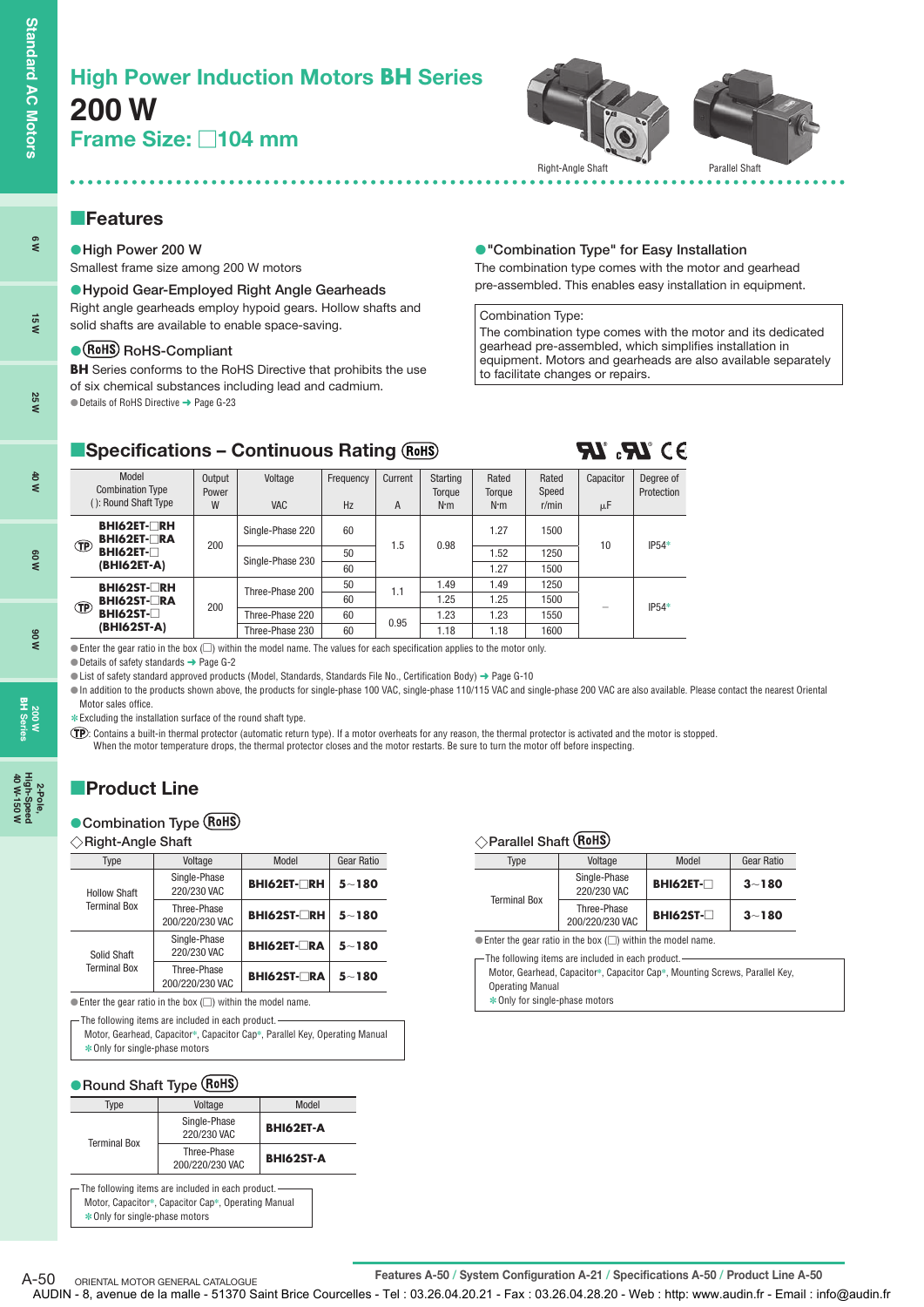#### Speed Control Inverter ➜Page A-195



Accessories

# **E**Gearmotor - Torque Table for Combination Type

 $\bullet$  Enter the gear ratio in the box  $\Box$ ) within the model name.

A colored background (  $\Box$ ) indicates gear shaft rotation in the same direction as the motor shaft, while the others rotate in the opposite direction.

The speed is calculated by dividing the motor's synchronous speed (50 Hz: 1500 r/min, 60 Hz: 1800 r/min) by the gear ratio. The actual speed is 2-20% less than the displayed value, depending on the load.

Decimal gearheads are not available for the **BH** series.

| Right-Angle Shaft 50 Hz         |                |     |     |     |      |      |      |      |      |      |      |      |      |      |      |      |      |         | Unit = $N \cdot m$ |
|---------------------------------|----------------|-----|-----|-----|------|------|------|------|------|------|------|------|------|------|------|------|------|---------|--------------------|
| Model                           | Speed<br>r/min | 300 | 250 | 200 | 167  | 120  | 100  | 83   | 60   | 50   | 42   | 30   | 25   | 20   | 17   |      | 12.5 | 10      | 8.3                |
|                                 | Gear Ratio     | 5   |     | 7.5 |      | 12.5 | 15   | 18   | 25   | 30   | 36   | 50   | 60   | 75   | 90   | 100  | 120  | 150 180 |                    |
| <b>BHI62ET-□RH, BHI62ET-□RA</b> |                | 5.5 | 6.7 | 8.3 | 10.0 | 13.9 | 16.6 | 20.0 | 27.7 | 33.3 | 36.0 | 40.0 | 43.0 | 47.0 | 51.5 | 54.5 | 60   | 60      | 60                 |
| <b>BHI62ST-□RH BHI62ST-□RA</b>  |                | 5.4 | 6.5 | 8.2 | 9.8  | 13.6 | 16.3 | 19.6 | 27.2 | 32.6 | 36.0 | 40.0 | 43.0 | 47.0 | 51.5 | 54.5 | 60   | 60      | 60                 |

## **Right-Angle Shaft 60 Hz** Unit = Nm

| Model                                     | Speed<br>r/min | 360 | 300 | 240 | 200 | 144  | 120  | 100  | 72   | 60   | 50   | 36   | 30   | 24   | 20   | 18   | 15  | 12  | 10 <sup>°</sup> |
|-------------------------------------------|----------------|-----|-----|-----|-----|------|------|------|------|------|------|------|------|------|------|------|-----|-----|-----------------|
|                                           | Gear Ratio     | 5   | o   | 7.5 | O   | 12.5 | 15   | 18   | 25   | 30   | 36   | 50   | 60   | 75   | 90   | 100  | 120 | 150 | 180             |
| <b>BHI62ET-□RH BHI62ET-□RA</b>            |                | 4.6 | 5.6 | 7.0 | 8.3 | 11.6 | 13.9 | 16.7 | 23.2 | 27.8 | 33.4 | 40.0 | 43.0 | 47.0 | 51.5 | 54.5 | 60  | 60  | 60              |
| <b>BHI62ST-ORH, BHI62ST-ORA (200 VAC)</b> |                | 4.6 | 5.5 | 6.8 | 8.2 | 11.4 | 13.7 | 16.4 | 22.8 | 27.4 | 32.9 | 40.0 | 43.0 | 47.0 | 51.5 | 54.5 | 60  | 60  | 60              |
| <b>BHI62ST-ORH. BHI62ST-ORA (220 VAC)</b> |                | 4.5 | 5.4 | 6.7 | 8.1 | 11.2 | 13.5 | 16.2 | 22.4 | 26.9 | 32.3 | 40.0 | 43.0 | 47.0 | 51.5 | 54.5 | 60  | 60  | 60              |
| <b>BHI62ST-TRH. BHI62ST-TRA (230 VAC)</b> |                | 4.3 | 5.2 | 6.5 | 7.8 | 10.8 | 12.9 | 15.5 | 215  | 25.8 |      | 40.0 | 43.0 | 47.0 | 51.5 | 54.5 | 60  | 60  | 60              |

#### **Parallel Shaft 50 Hz** Unit = Nm

| Model            | Speed<br>r/min | 500 | 417 | 300 | 250 | 200          | 167  | 120  | 100  | 83   | 60   | 50   | 42 | 30 | 25 | 20 |    | 15  | 12.5 | 10 <sup>1</sup> | 8.3 |
|------------------|----------------|-----|-----|-----|-----|--------------|------|------|------|------|------|------|----|----|----|----|----|-----|------|-----------------|-----|
|                  | Gear Ratio     |     |     |     |     | $.5^{\circ}$ |      | 12.5 | 15   | 18   | 25   | 30   | 36 | 50 | 60 | 75 | 90 | 100 | 120  | 150 180         |     |
| <b>BHI62ET-F</b> |                |     | 4.9 | 6.8 | 8.2 | 10.3         | 12.3 | 16.3 | 19.6 | 23.5 | 32.7 | 39.2 | 40 | 40 | 40 | 40 | 40 | 40  | 40   | 40              | 40  |
| BHI62ST-         |                | 4.0 | 4.8 | 6.7 | 8.0 | 10.1         | 12.1 | 16.0 | 19.2 | 23.7 | 32.0 | 38.4 | 40 | 40 | 40 | 40 | 40 | 40  | 40   | 40              | 40  |

#### **Parallel Shaft 60 Hz**  $\mathsf{U}$  Unit = Nm

| Model                                      | Speed<br>r/min | 600 | 500 | 360 | 300 | 240 | 200  | 144  | 120  | 100  | 72   | 60   | 50   | 36 | 30             | 24 | 20 | 18  | 15  | 12         | 10  |
|--------------------------------------------|----------------|-----|-----|-----|-----|-----|------|------|------|------|------|------|------|----|----------------|----|----|-----|-----|------------|-----|
|                                            | Gear Ratio     | 3   | 3.6 |     |     | - 5 | c    | 12.5 | 15   | 18   | 25   | 30   | 36   | 50 | 6 <sup>c</sup> | 75 | 90 | 100 | 120 | <b>150</b> | 180 |
| $BHI62ET-T$                                |                | 3.4 | 4.1 | 5.7 | 6.9 | 8.6 | 10.3 | 13.7 | 16.4 | 19.7 | 27.3 | 32.8 | 39.3 | 40 | 40             | 40 | 40 | 40  | 40  | 40         | 40  |
| <b>BHI62ST-</b> (200 VAC)                  |                | 3.4 | 4.1 | 5.6 | 6.8 | 8.4 | 10.1 | 13.4 | 16.1 | 19.4 | 26.9 | 32.3 | 38.7 | 40 | 40             | 40 | 40 | 40  | 40  | 40         | 40  |
| <b>BHI62ST-</b> (220 VAC)                  |                | 3.3 | 4.0 | 5.5 | 6.6 | 8.3 | 10.0 | 13.2 | 15.9 | 19.0 | 26.4 | 31.7 | 38.1 | 40 | 40             | 40 | 40 | 40  | 40  | 40         | 40  |
| <b>BHI62ST-<math>\Box</math></b> (230 VAC) |                | 3.2 | 3.8 | 5.3 | 6.4 | 8.0 | 9.6  | 12.7 | 15.2 | 18.3 | 25.4 | 30.4 | 36.5 | 40 | 40             | 40 | 40 | 40  | 40  | 40         | 40  |

# **Permissible Overhung Load and Permissible Thrust Load**

Combination Type ➜ Page A-15 Round Shaft Type ➜ Page A-15

# **Permissible Load Inertia of Gearhead: J**

→ Page A-16

**Standard AC Motors Standard AC Motors**

**Torque Motors** 

Accessories

Installation

**Dimensions A-52 / Connection Diagrams A-55 / Motor and Gearhead Combinations A-55** A-51

AUDIN - 8, avenue de la malle - 51370 Saint Brice Courcelles - Tel : 03.26.04.20.21 - Fax : 03.26.04.28.20 - Web : http: www.audin.fr - Email : info@audin.fr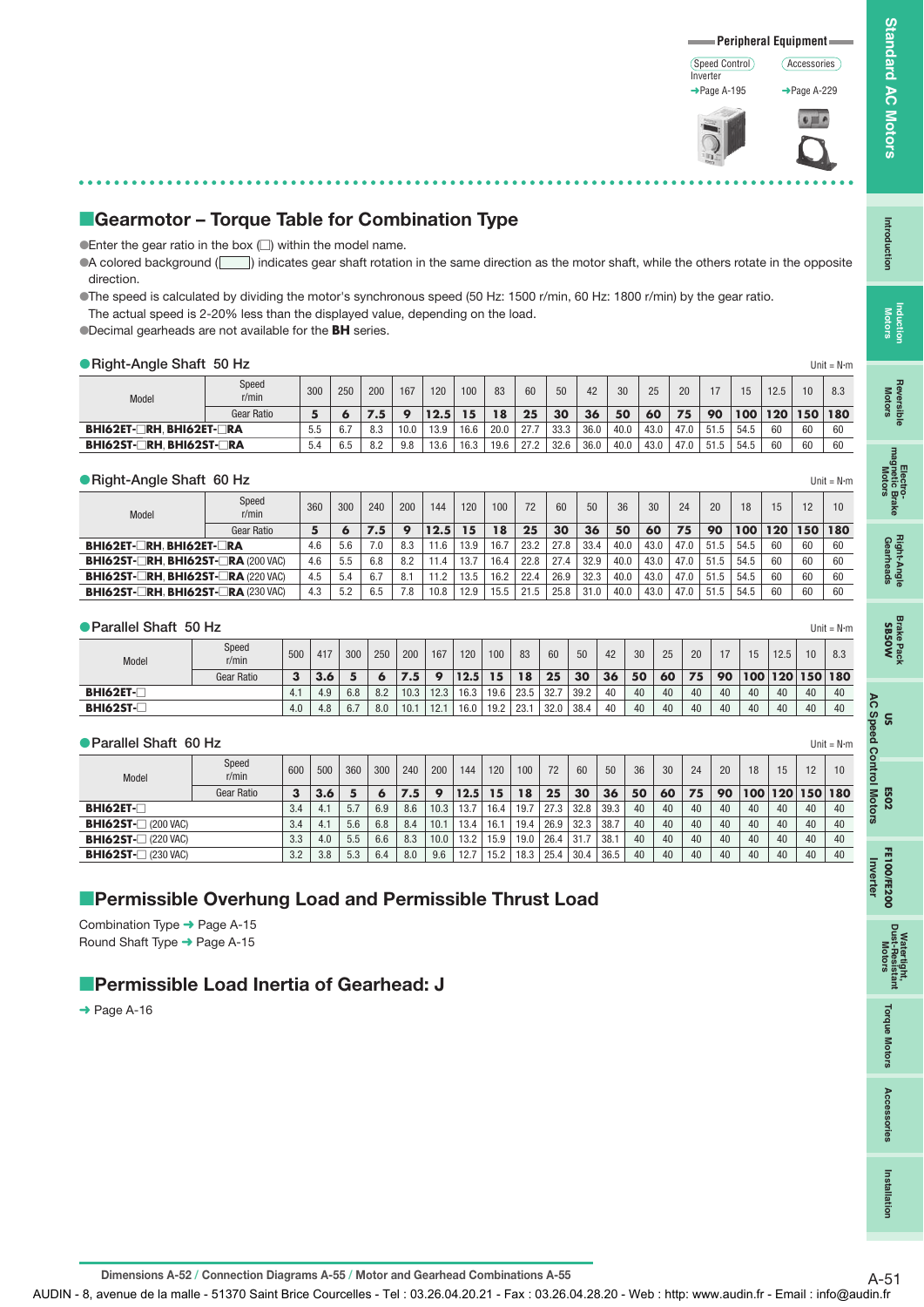# **Dimensions** (Unit = mm)

Mounting screws are included with the combination type, parallel shaft. Dimensions for mounting screws ➜ Page A-246  $\bullet$  Enter the gear ratio in the box  $\Box$ ) within the model name.



 $\bullet$  Use cable with a diameter of  $\phi$ 6  $\sim$   $\phi$ 12 mm. Details of terminal box ➜ Page A-248

2-Pole,<br>High-Speed<br>40 W-150 W **40 W-150 W**

**200 W BH Series**

**6 W**

**15 W**

**25 W**

**40 W**

**60 W**

**90 W**

Features A-50 / System Configuration A-21 / Specifications A-50 / Product Line A-50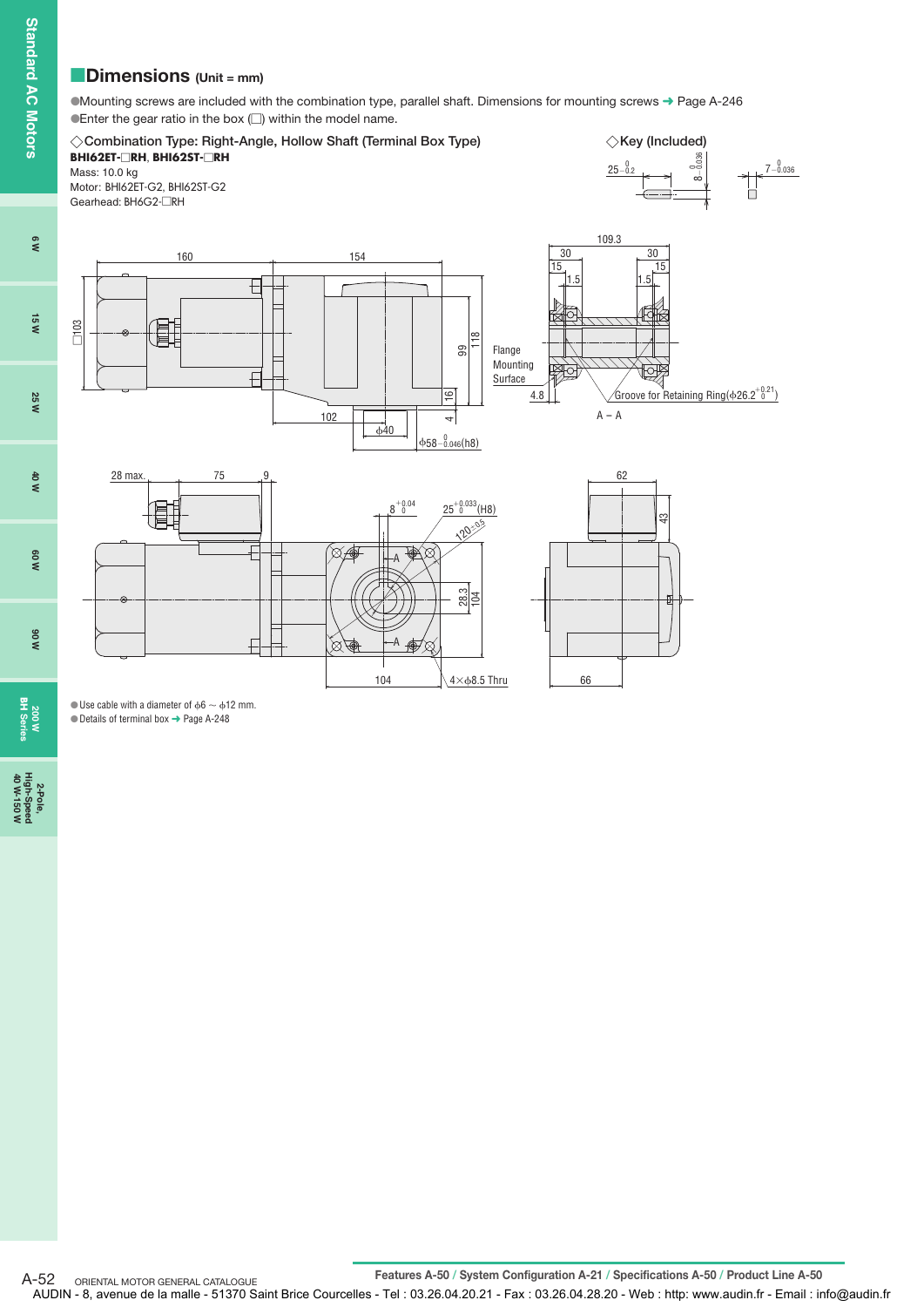**Standard AC Motors Standard AC Motors**

**AC Speed Control Motors**

**US**



**Combination Type: Right-Angle, Solid Shaft (Terminal Box Type) BHI62ET-**-**RA**, **BHI62ST-**-**RA** Mass: 10.0 kg

Motor: BHI62ET-G2, BHI62ST-G2 Gearhead: BH6G2-□RA





160 154 At the time of shipment, a parallel key is inserted on the gearhead's shaft. € -103 畳 118 99  $\overline{E}$  $\overline{9}$ 4  $40 - 0.5$ 48 32 102  $\Phi$ 22-0.021(h7) 24.5 62  $\frac{28 \text{ max.}}{25}$  75 9  $\frac{0}{0.046(h8)}$ क्ष  $\mathcal{O}_\mathcal{O}$ 120-₽ ( SF </del>⊗ 104  $\boxtimes$ ' R  $4\times$   $68.5$  Thru 104 66

 $\bullet$  Use cable with a diameter of  $\phi$ 6  $\sim$   $\phi$ 12 mm.

 $\bullet$  Details of terminal box  $\rightarrow$  Page A-248

**Combination Type: Parallel Shaft (Terminal Box Type) BHI62ET-**□, **BHI62ST-**□

Mass: 8.0 kg Motor: BHI62ET-G2, BHI62ST-G2 Gearhead: BH6G2-<sup>-</sup>



 $\bullet$  Use cable with a diameter of  $\phi$ 6  $\sim$   $\phi$ 12 mm.

 $\bullet$  Details of terminal box  $\rightarrow$  Page A-248

## **Key and Key Slot (Included)**



At the time of shipment, a parallel key is inserted on the gearhead's shaft.

**Dimensions A-52 / Connection Diagrams A-55 / Motor and Gearhead Combinations A-55** A-53

AUDIN - 8, avenue de la malle - 51370 Saint Brice Courcelles - Tel : 03.26.04.20.21 - Fax : 03.26.04.28.20 - Web : http: www.audin.fr - Email : info@audin.fr

Installation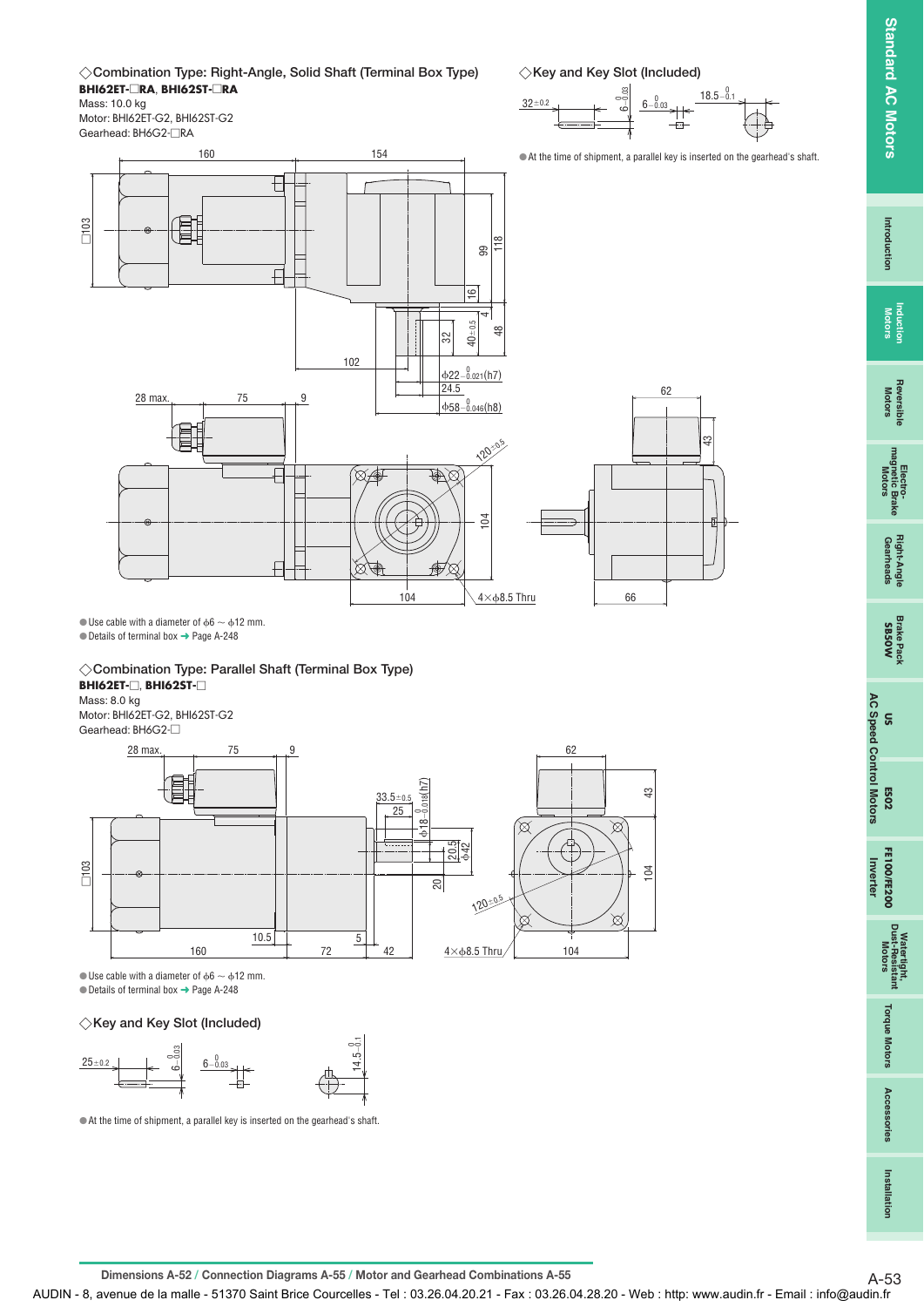**Standard AC Motors High-Speed AC Motors** and any any any computer and any standard High-Speed

**6 W**

**15 W**

**25 W**

**40 W**

 $\Phi$ 



**200 W BH Series**

**2-Pole, 40 W-150 W**

**Round Shaft Type (Terminal Box Type) BHI62ET-A**, **BHI62ST-A**



 $\bullet$  Use cable with a diameter of  $\phi$ 6  $\sim$   $\phi$ 12 mm.  $\bullet$  Details of terminal box  $\rightarrow$  Page A-248

**Capacitor (Included with single-phase motors) Capacitor Dimensions (mm)**



# ◇ Capacitor Dimensions (mm)

120=05

 $\boxtimes$ 

62

⅋

 $4\times$   $68.5$  Thru

| Model                                                                              | <b>Capacitor Model</b> | Α  | B  | C  | <b>Mass</b><br>(g) |
|------------------------------------------------------------------------------------|------------------------|----|----|----|--------------------|
| <b>BHI62ET-</b> □RH<br><b>BHI62ET-□RA</b><br><b>BHI62ET-</b> □<br><b>BHI62ET-A</b> | CH100BFAUL             | 58 | 35 | 50 | 132                |

A capacitor cap is included with a capacitor.

 $\bullet$  Enter the gear ratio in the box ( $\Box$ ) within the model name.

# **Mounting Method for Right Angle, Hollow Shaft Type**

These figures below show how to mount loads depending on the shape of the shaft. The tolerance of the inner diameter for the hollow shaft is finished as H8, and "key slot" processing is given to mount the load shaft. The recommended tolerance of the load shaft is h7. Apply a coating of molybdenum disulfide or similar grease to the surface of load-shaft and to the inner diameter of the load shaft to prevent binding.

Recommended load shaft diameter is shown in the table on the right.



### **Inner Diameter of Hollow Shaft and Recommended Load Shaft Diameter**

|                                    | Unit = $mm$      |
|------------------------------------|------------------|
| Model                              | <b>BH6G2-□RH</b> |
| Inner Diameter of Hollow Shaft H8  | $+0.033$<br>625  |
| Recommended Load Shaft Diameter h7 | ሐ25<br>0.021     |



After securing a load, attach the safety cover included.

### **Notes:**

Be careful not to apply a shock to the hollow shaft when mounting a load shaft. It may damage the bearing inside the gearhead. Bolts or other fasteners used to install the load shaft are not included. These parts must be purchased separately.

ORIENTAL MOTOR GENERAL CATALOGUE

A-54 ORIENTAL MOTOR GENERAL CATALOGUE<br> **Features A-50 / System Configuration A-21 / Specifications A-50 / Product Line A-50** 

AUDIN - 8, avenue de la malle - 51370 Saint Brice Courcelles - Tel : 03.26.04.20.21 - Fax : 03.26.04.28.20 - Web : http: www.audin.fr - Email : info@audin.fr